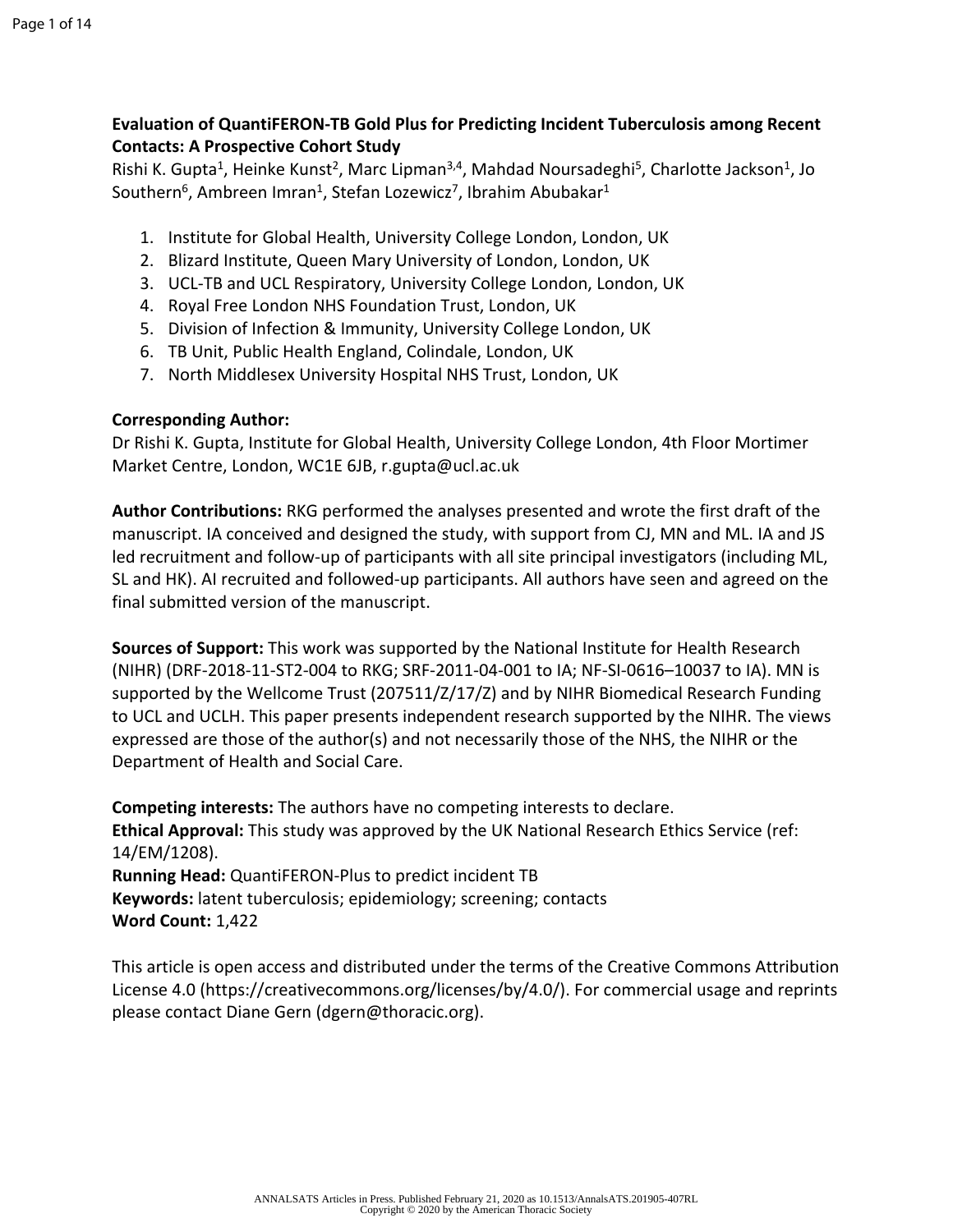Page 2 of 14

Screening for latent tuberculosis infection (LTBI) among recent tuberculosis (TB) contacts is an important component of TB control, particularly in settings with low TB incidence aiming towards pre-elimination(1). However, currently available LTBI diagnostics lack sensitivity, and have poor predictive value for incident TB(2-8) Consequently, prevention of one incident TB case requires treatment of many for LTBI. This is true for both interferon gamma release assays (IGRAs) and the tuberculin skin test (TST); a recent evaluation found that QuantiFERON Gold-In-Tube (QFT-GIT; Qiagen, Hilden, Germany) and T-SPOT.TB (Oxford Immunotec, UK) perform similarly to the TST when a BCG-stratified TST cut-off is used(8).

A newer generation QuantiFERON (QuantiFERON-TB Gold Plus; QFT-Plus) was recently launched, adding a second TB antigen tube (TB2) that incorporates short peptides designed to stimulate a CD8<sup>+</sup> T-cell response, in addition to the CD4<sup>+</sup>-response tube (TB1) included in previous versions. The proposed rationale for this is that CD8<sup>+</sup>-responses have been associated with mycobacterial load and recent TB exposure(9, 10). Initial independent evaluations have suggested QFT-Plus may have improved test sensitivity in active TB compared to QFT-GIT(11), and that the CD8<sup>+</sup>-targeted antigen tube response may be associated with proxy measures of degree of TB exposure among contacts(12). However, no studies have examined the prognostic value of QFT-Plus for predicting incident TB. We aimed to address this key knowledge gap in a prospective cohort of UK TB contacts.

### **Methods**

We recruited adult (≥16 years) contacts of pulmonary and extrapulmonary TB index cases from ten London TB clinics, when attending for routine contact screening (07/07/2015-22/11/2016).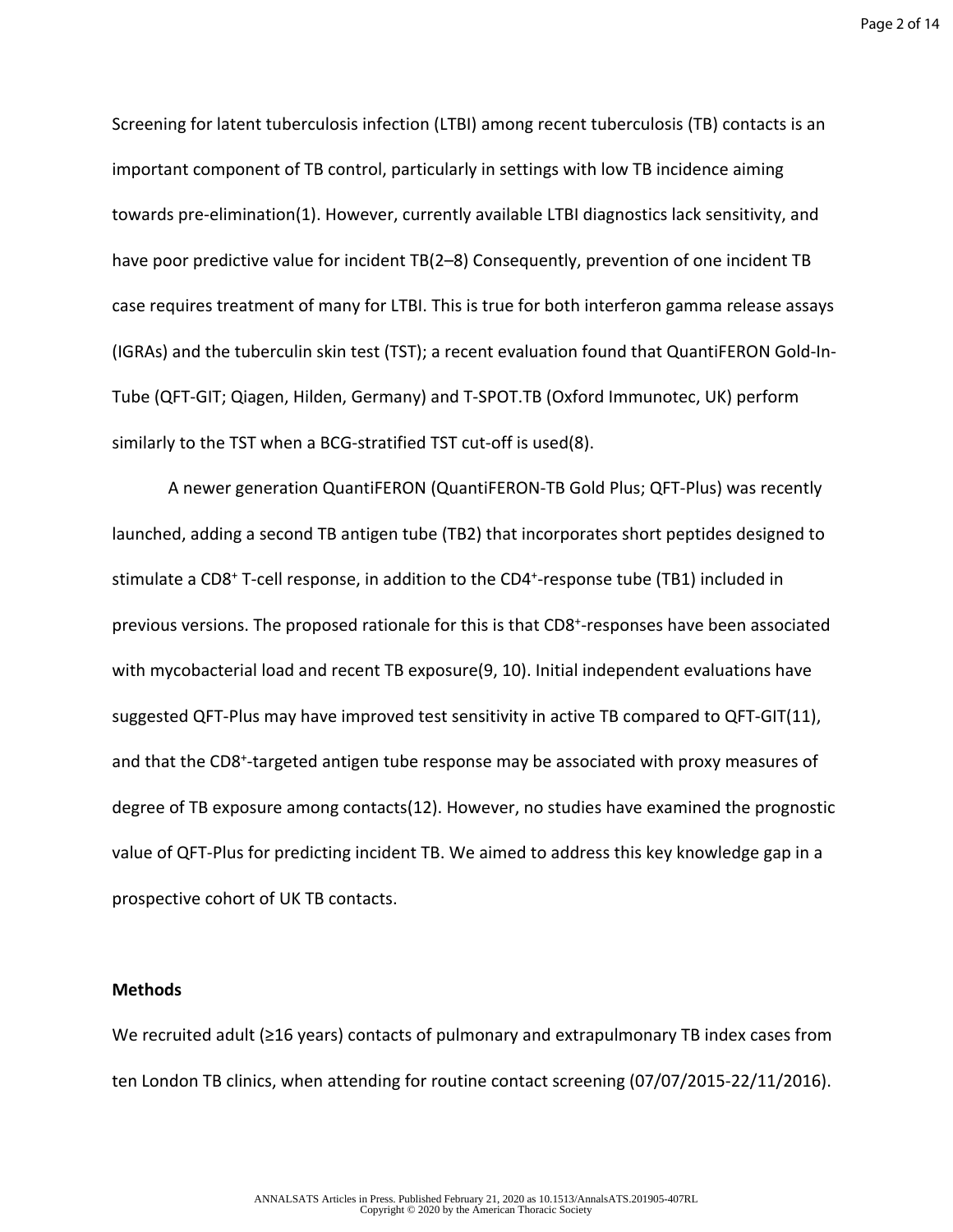Participants completed a questionnaire and had blood sampling for QFT-Plus (at least six weeks from last known TB exposure). Contacts with evidence of prevalent TB disease (defined as TB diagnosed within 21 days of enrolment as per previous work(8)), and those accepting preventative therapy (offered in accordance with contemporary national guidance(13, 14)) were excluded from analysis.

Participants were linked to national TB surveillance records held by Public Health England, including all statutory TB notifications, to identify those notified with TB (until 31/12/2017). Notified TB cases were validated by local record review and included cultureconfirmed TB or clinically diagnosed with radiological or histological evidence of TB, where a clinician had prescribed treatment with a full course of anti-TB treatment.

QFT-Plus results were interpreted as per manufacturer guidance, with TB antigen responses calculated as TB antigen interferon-γ minus unstimulated control interferon-γ. We calculated incidence rates and rate ratios relative to the negative test category, along with sensitivity, specificity and predictive values, including the full duration of follow-up.

To assess the incremental value of adding the CD8<sup>+</sup>-stimulating tube in predicting incident TB cases, we compared receiver operating characteristic (ROC) curves and areas under the curves (AUCs) when using TB1 only, TB2 only, and the maximal TB antigen tube (higher of TB1 and TB2). We also plotted a ROC curve for the calculated difference between the TB1 and TB2 tubes (TB2-TB1) as a surrogate for the CD8<sup>+</sup>-specific response, since it has been hypothesised that this may identify contacts with recently acquired *M. tuberculosis* infection, who are at highest risk of TB disease(12).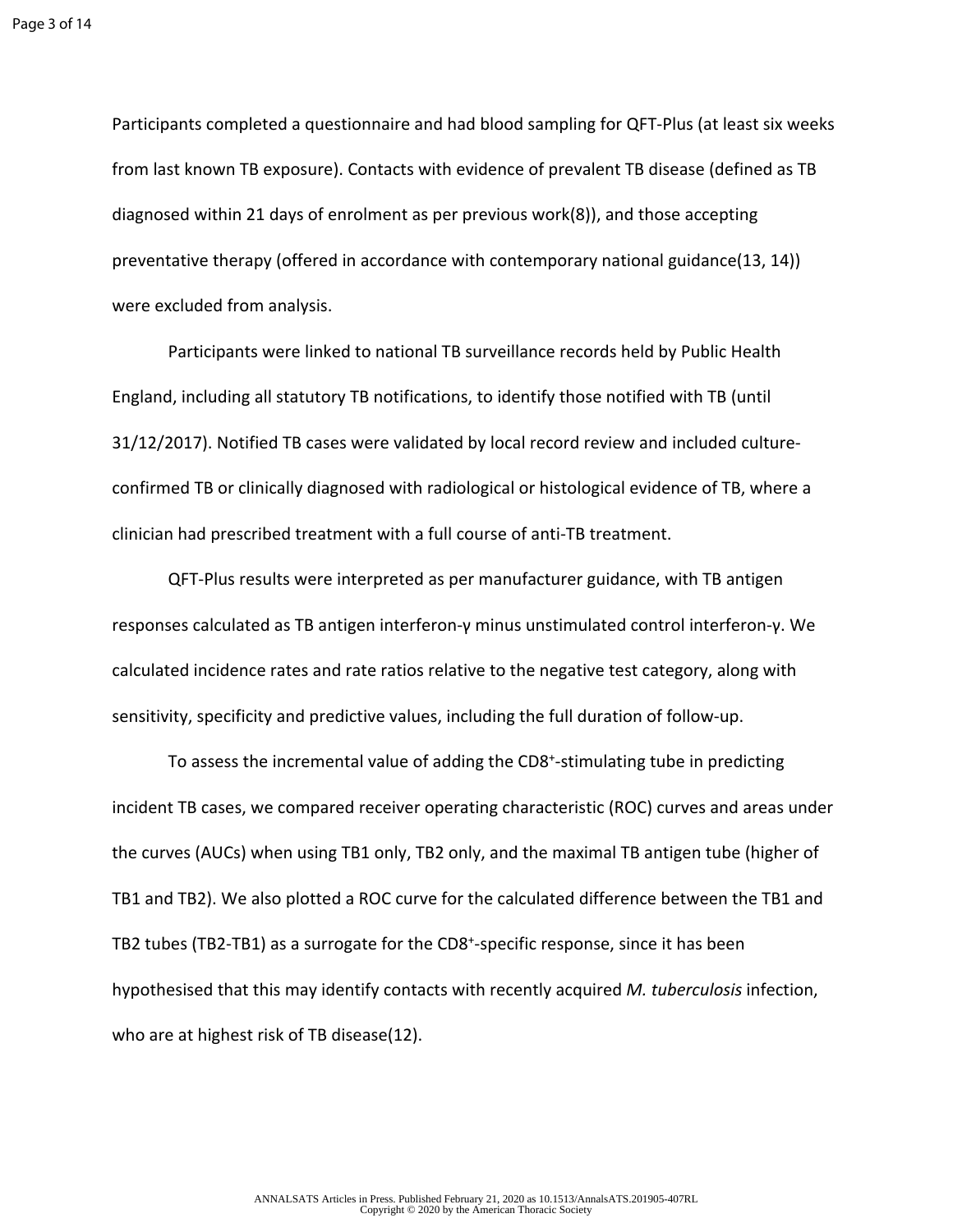Page 4 of 14

#### **Results**

A total of 623 contacts were recruited, of whom 532 (85.4%) had QFT-Plus results (89 missing; 2 indeterminate) and were followed-up for a median 1.93 years (interquartile range (IQR) 1.65- 2.21). QFT-Plus results were positive in 180/532 (33.8%) (Table 1), of whom 39 (21.7%) commenced preventative therapy. One patient was notified with prevalent TB (3 days after recruitment). A total of 492 participants were therefore included in the analysis. Baseline characteristics were similar between included and excluded participants, except for those who commenced preventative therapy being younger than those who did not (Table 1).

Ten incident TB cases were notified during follow-up (median 222 days after recruitment; range 90-688). Of these, median age was 27 (IQR 21-33), 3/10 (30%) were female, the majority (7/10; 70%) were of black African or South Asian ethnicity and all were non-UK born. All ten cases completed at least six months of TB therapy. A total of 2/10 cases (20.0%) were pulmonary in site (both were culture-confirmed), and eight exclusively extra-pulmonary (of which 2/8 were culture-confirmed). One participant with TB was diabetic; the remaining TB cases were not immunocompromised, and none were HIV-infected. TB incidence rates (per 1,000 person-years) were 30.6 (95% CI 15.3-61.1) and 3.0 (0.8-12.1) in the QFT-Plus positive and negative groups, respectively (incidence rate ratio (IRR) 10.1 (2.2-47.7)). QFT-Plus sensitivity for incident TB was 80.0% (44.4-97.5). The positive and negative predictive values (PPV/NPV) were 5.7% (2.5-10.9) and 99.4% (98.0-99.9), respectively. Characteristics of QFT-Plus for predicting microbiologically-confirmed TB cases are reported in Table 2.

ROC curves for prediction of incident TB during all follow-up were similar for the TB1, TB2 and maximal TB antigen responses (AUCs 0.80-0.82; Figure 1a). TB2 minus TB1, however,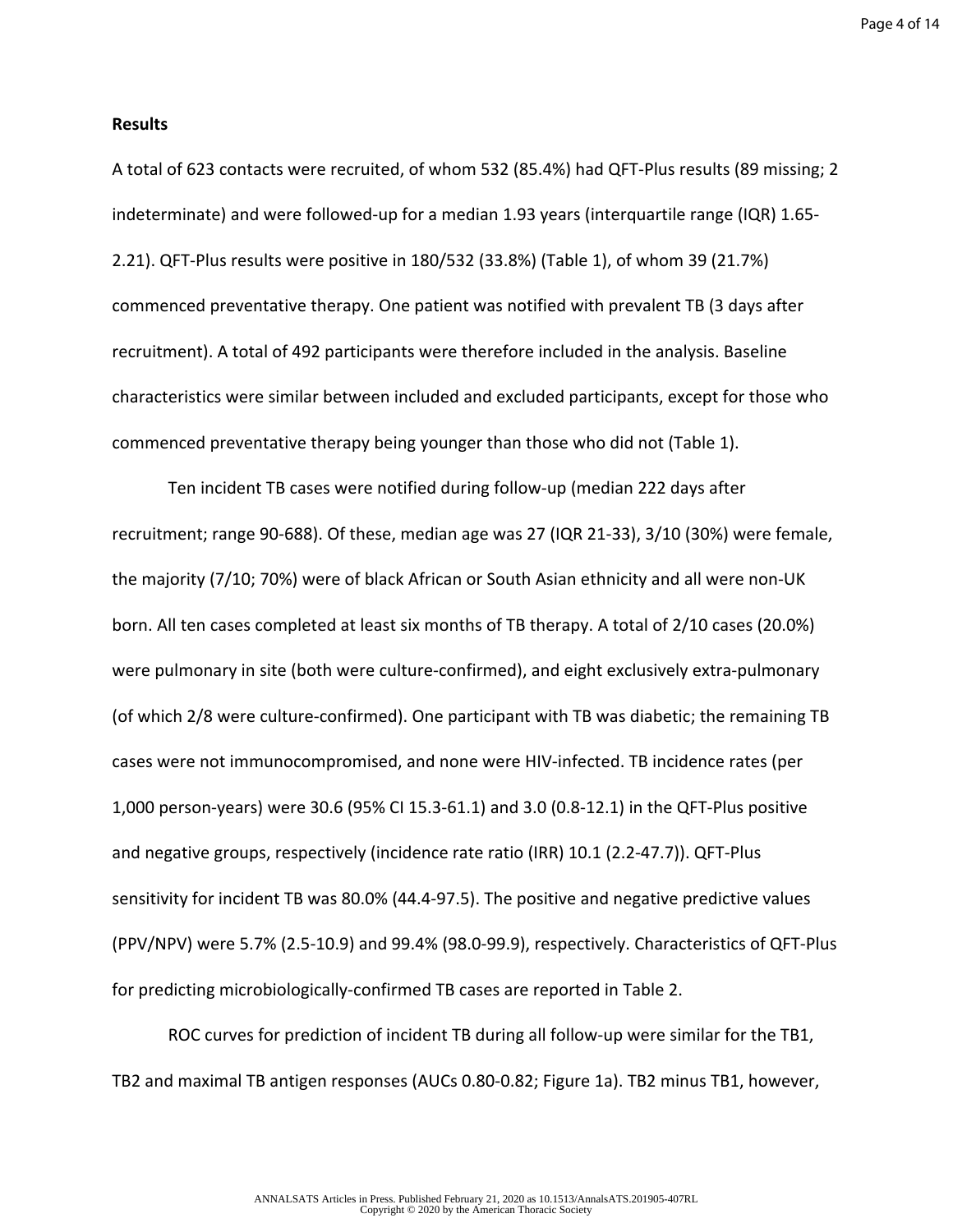did not discriminate TB progressors from non-progressors (AUC 0.44 (95% CI 0.20-0.68)). There was very strong correlation between the TB1 and TB2 interferon-γ responses (r = 0.993; p < 0.001; Figure 1b).

#### **Discussion**

We found that QFT-Plus performance appeared comparable to published evaluations of QFT-GIT and T-SPOT.TB, with an IRR of 10.1, 80% sensitivity for detection of incident TB, and an overall PPV for incident TB of 5.7%(8). Interferon-γ responses in the TB1 and TB2 tubes were strongly correlated, and ROC curves showed minimal difference between them for predicting incident TB. As a result, the calculated difference between TB1 and TB2 responses, as a proxy for the CD8-specific response, did not predict incident TB. However, despite our sample size of 492 recent TB contacts, the number of TB progressors was small, reflecting low progression risk even among contacts. Thus, a larger-scale study is indicated to investigate subtle differences in the relative prognostic contributions of the TB1 and TB2 antigen tubes.

This is the first evaluation of the prognostic value of QFT-Plus test. The prospective design allowed the collection of detailed clinical, demographic and laboratory data. Participants were recruited while attending routine contact-tracing services, ensuring the study population was representative of TB contacts. Our findings are therefore likely generalizable to other low incidence settings globally. Moreover, follow-up was robust through linkage to national surveillance records using a validated matching algorithm(15), minimising risk of missing incident TB cases.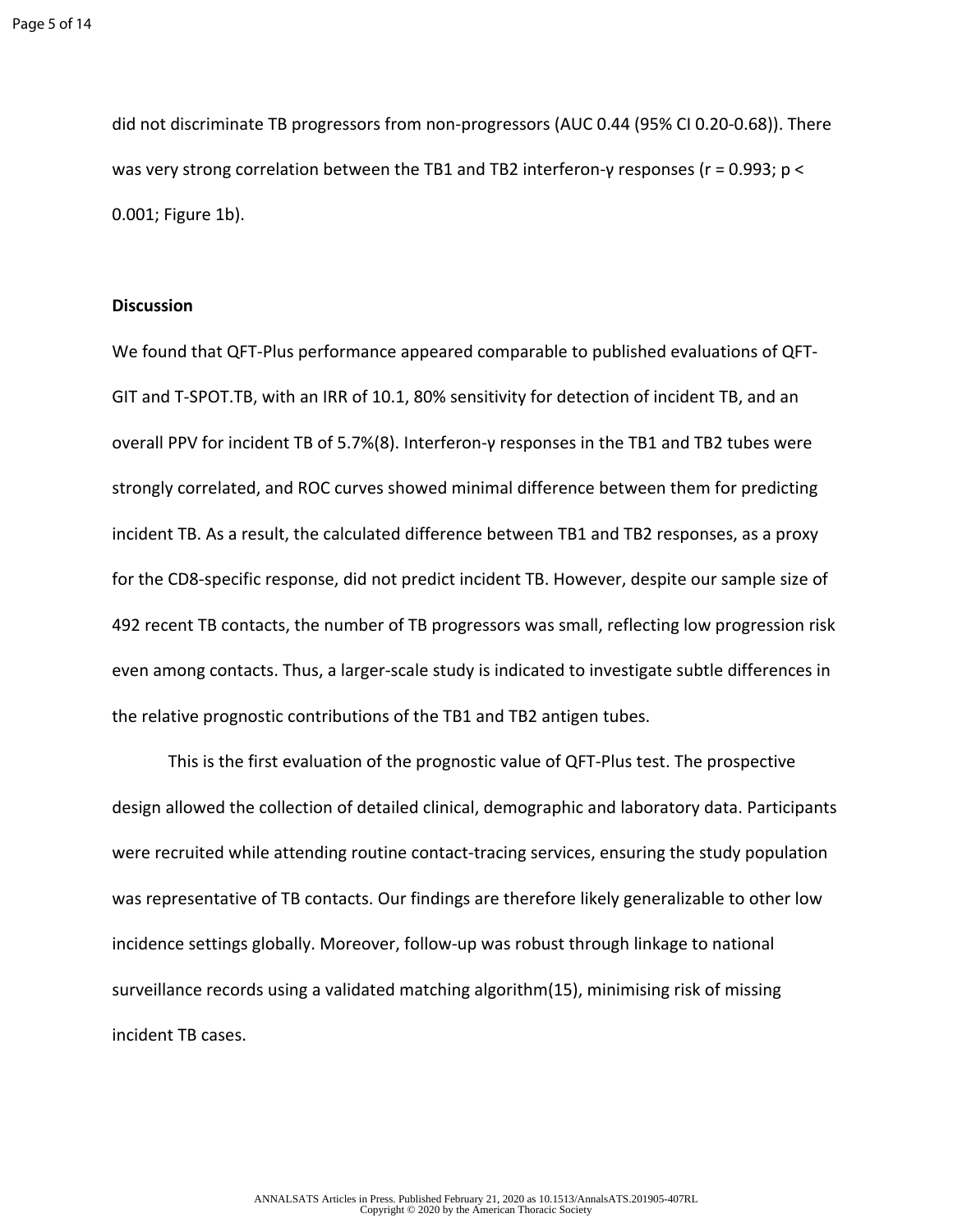A limitation was that the provision of preventative therapy to a subset of the QFT-Plus positive patients could have led to selection bias. However, while the subgroup who received preventative therapy were younger than those who did not (reflecting national policy at the time of the study(13, 14)), other characteristics were similar, suggesting the impact of this bias was likely small. Secondly, the TB contacts included both pulmonary and extra-pulmonary index cases, reflecting national contact screening policy during the study period(13). PPV of QFT-Plus may be higher among populations including only pulmonary TB contacts, due to higher pre-test probability of incident TB. However, previous evaluations of the QFT-GIT and T-SPOT.TB have also included extra-pulmonary contacts, which allows the current study findings to be put into this context(8). Thirdly, serial testing (before and after exposure) was not performed, meaning that we are unable to assess QFT-Plus conversions over time, which may provide a more reliable measure of recent *M. tuberculosis* infection. This reflects the reality of contact screening practices; the ability of assays to accurately stratify TB risk from a single baseline test is therefore a key attribute. The absence of serial testing also means that participants who developed incident TB may have been re-exposed to *M. tuberculosis* during the interval between testing and disease, though the overall risk of exposure in the UK (a low TB incidence setting) is likely small. Fourthly, QFT-Plus results were missing or indeterminate for 91/623 patients (14.6%), in keeping with the proportion of missing results for other IGRAs in our recent evaluation(8). However, these patients' characteristics were similar to the overall study population, suggesting that risk of subsequent selection bias was likely small. Finally, we included both microbiologically-confirmed and clinically-diagnosed TB cases in our outcome definition, in keeping with previous IGRA evaluations(3–8). The rationale for this is that extra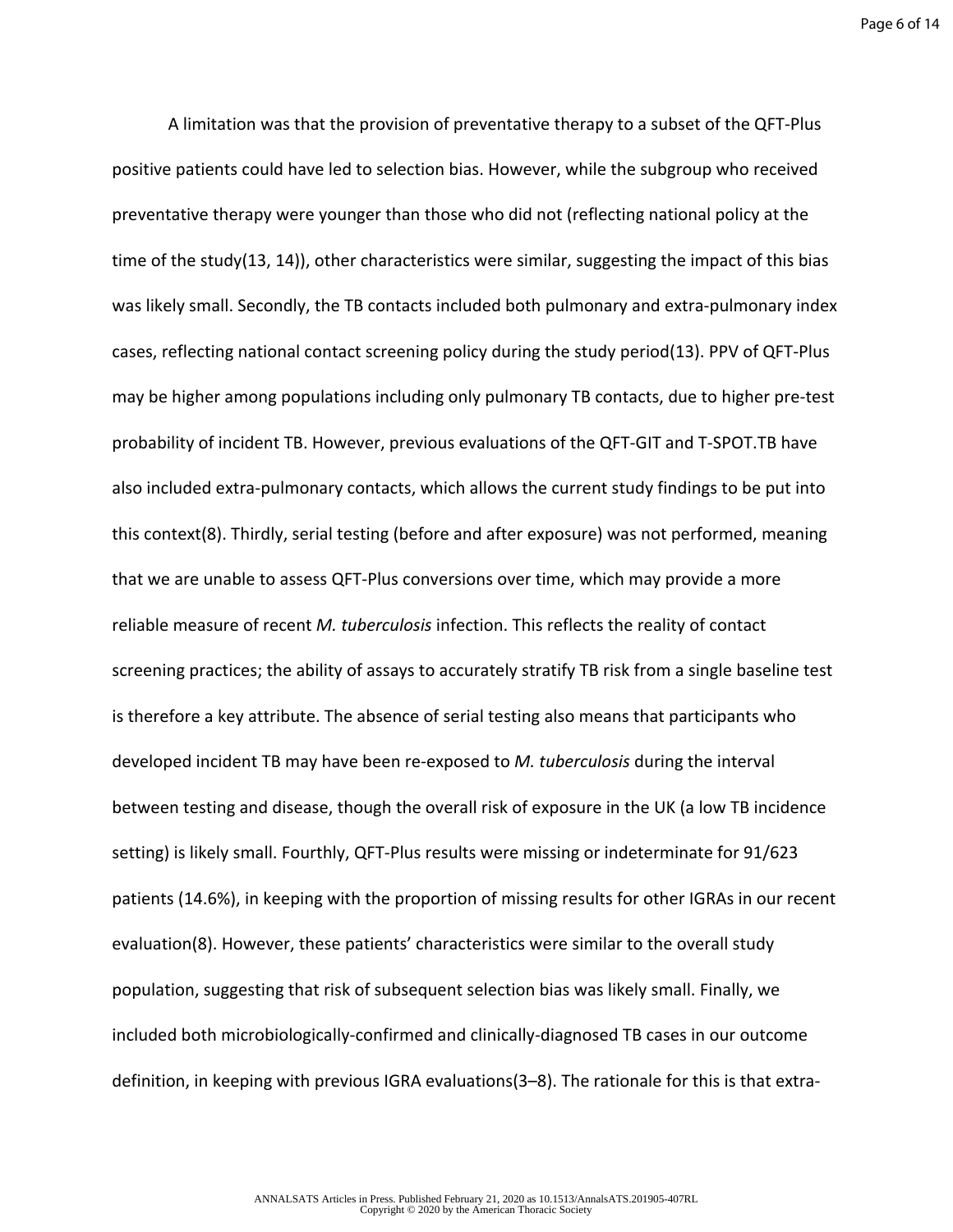pulmonary TB, which occurs frequently among TB cases occurring in foreign-born people living in the UK(16), is often challenging to prove microbiologically. However, all TB cases diagnosed during the study received a full course of TB therapy, and none were de-notified. It is therefore likely that these represented true TB cases, with low risk of outcome misclassification.

In summary, in this first evaluation of the predictive value of QFT-Plus for incident TB, performance was comparable to other commercial IGRAs. Better biomarkers are required to transform management of TB contacts.

### **Acknowledgements**

We are grateful to the study administrators, laboratory staff who performed the tests, and clinical and nursing colleagues who contributed to participant recruitment. We are also grateful to Qiagen (Hilden, Germany) for donating the QFT-Plus test kits, though they had no other role in the study design, conduct, analysis, or interpretation.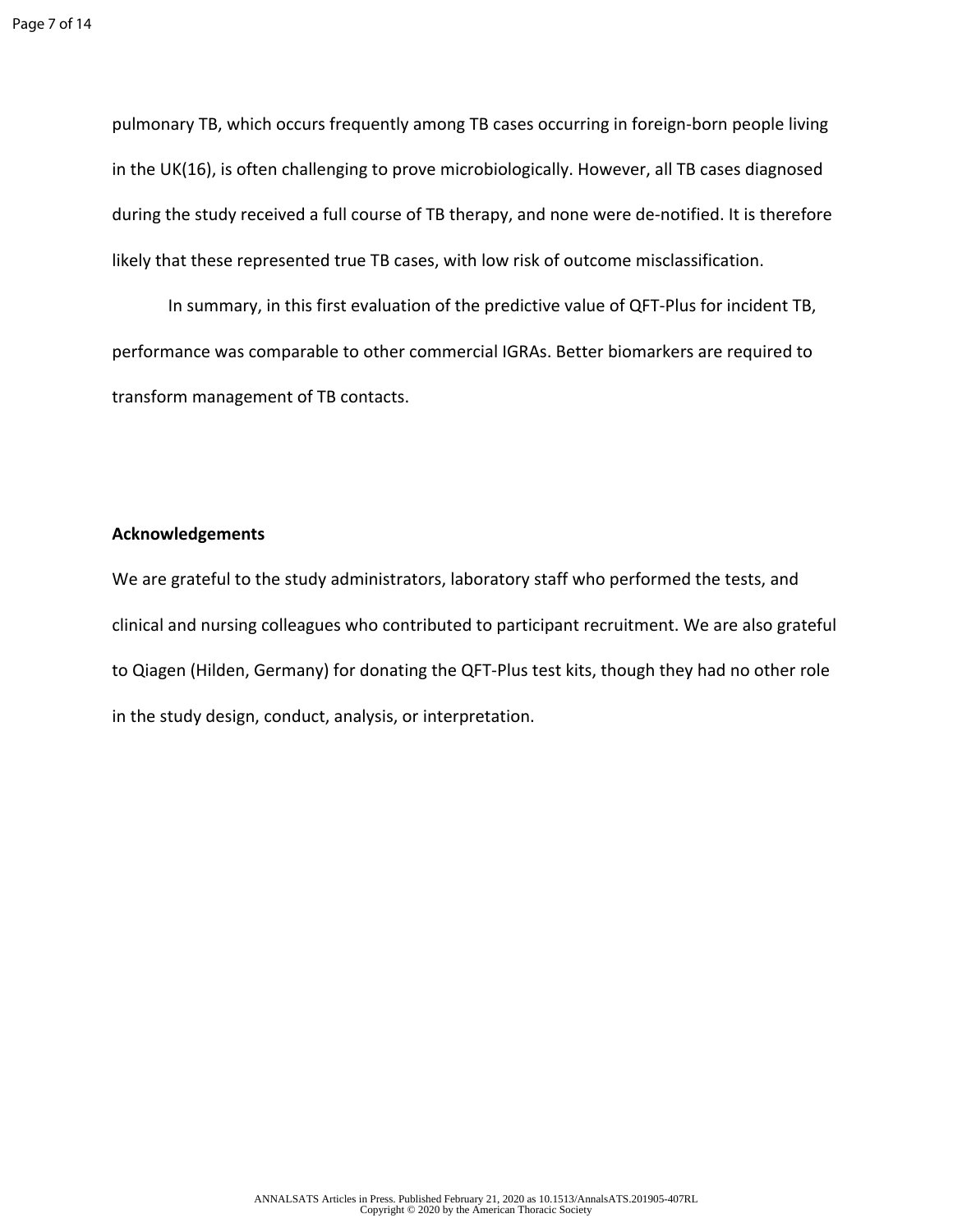## **References**

- 1. World Health Organization. WHO | Latent TB Infection : Updated and consolidated guidelines for programmatic management. *WHO* 2018;at <http://www.who.int/tb/publications/2018/latent-tuberculosis-infection/en/>.
- 2. Pai M, Denkinger CM, Kik S V., Rangaka MX, Zwerling A, Oxlade O, Metcalfe JZ, Cattamanchi A, Dowdy DW, Dheda K, Banaei N. Gamma Interferon Release Assays for Detection of Mycobacterium tuberculosis Infection. *Clin Microbiol Rev* 2014;27:3–20.
- 3. Zellweger J-PP, Sotgiu G, Block M, Dore S, Altet N, Blunschi R, Bogyi M, Bothamley G, Bothe C, Codecasa L, Costa P, Dominguez J, Duarte R, Fløe A, Fresard I, García-García J-M, Goletti D, Halm P, Hellwig D, Henninger E, Heykes-Uden H, Horn L, Kruczak K, Latorre I, Pache GG, Rath H, Ringshausen FC, Ruiz ASAS, Solovic I, *et al.* Risk Assessment of Tuberculosis in Contacts by IFN-gamma Release Assays. A Tuberculosis Network European Trials Group Study. In: Aeby M Girardi E, Vanini V, Vecchi E, Lauria FN, Vecchi M, Ferrarese M, Repossi A, Gerdes S, Haller M, Glaewe A, Krabbe L, Hilberg O, Janssens JP, Rubsamen C, Schlosser S, Villanueva-Montes MA CG, editor. *Am J Respir Crit Care Med* 2015;191:1176–1184.
- 4. Sloot R, Van Der Loeff MFS, Kouw PM, Borgdorff MW. Risk of tuberculosis after recent exposure: A 10-year follow-up study of contacts in Amsterdam. *Am J Respir Crit Care Med* 2014;190:1044–1052.
- 5. Haldar P, Thuraisingam H, Patel H, Pereira N, Free RC, Entwisle J, Wiselka M, Hoskyns EW, Monk P, Barer MR, Woltmann G. Single-step QuantiFERON screening of adult contacts: a prospective cohort study of tuberculosis risk. *Thorax* 2013;68:240–246.
- 6. Erkens CGM, Slump E, Verhagen M, Schimmel H, Cobelens F, van den Hof S. Risk of developing tuberculosis disease among persons diagnosed with latent tuberculosis infection in the Netherlands. *Eur Respir J* 2016;48:1420–1428.
- 7. Diel R, Loddenkemper R, Niemann S, Meywald-Walter K, Nienhaus A. Negative and positive predictive value of a whole-blood interferon-gamma release assay for developing active tuberculosis: an update. *Am J Respir Crit Care Med* 2011;183:88–95.
- 8. Abubakar I, Drobniewski F, Southern J, Sitch AJ, Jackson C, Lipman M, Deeks JJ, Griffiths C, Bothamley G, Lynn W, Burgess H, Mann B, Imran A, Sridhar S, Tsou C-YY, Nikolayevskyy V, Rees-Roberts M, Whitworth H, Kon OM, Haldar P, Kunst H, Anderson S, Hayward A, Watson JM, Milburn H, Lalvani A, Team PS, Adeboyeku D, Bari N, *et al.* Prognostic value of interferon-gamma release assays and tuberculin skin test in predicting the development of active tuberculosis (UK PREDICT TB): a prospective cohort study. In: Adeboyeku D Barker J, Booth H, Chua F, Creer D, Darmalingam M, Davidson RN, Dedicoat M, Dunleavy A, Figueroa J, Haseldean M, Johnson N, Losewicz S, Lord J, Moore-Gillon J, Packe G, Pareek M, Tiberi S, Pozniak A, Sanderson F BN, editor. *Lancet Infect Dis* 2018;18:1077–1087.
- 9. Day CL, Abrahams DA, Lerumo L, Janse van Rensburg E, Stone L, O'rie T, Pienaar B, de Kock M, Kaplan G, Mahomed H, Dheda K, Hanekom WA. Functional capacity of Mycobacterium tuberculosis-specific T cell responses in humans is associated with mycobacterial load. *J*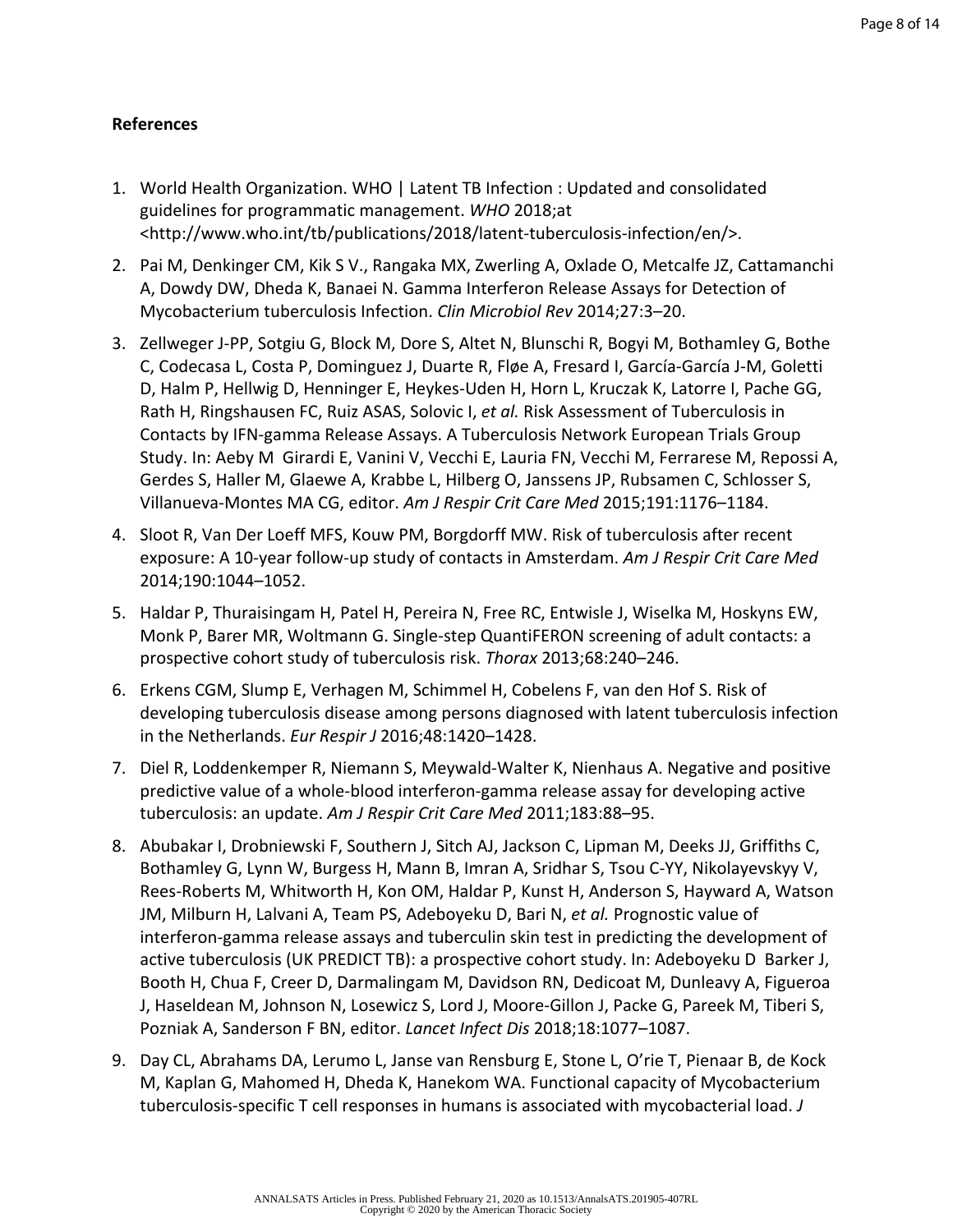*Immunol* 2011;187:2222–32.

- 10. Nikolova M, Markova R, Drenska R, Muhtarova M, Todorova Y, Dimitrov V, Taskov H, Saltini C, Amicosante M. Antigen-specific CD4- and CD8-positive signatures in different phases of Mycobacterium tuberculosis infection. *Diagn Microbiol Infect Dis* 2013;75:277–281.
- 11. Barcellini L, Borroni E, Brown J, Brunetti E, Codecasa L, Cugnata F, Dal Monte P, Di Serio C, Goletti D, Lombardi G, Lipman M, Rancoita PMV, Tadolini M, Cirillo DM, Monte PD, Serio C Di, Goletti D, Lombardi G, Lipman M, Rancoita PMV, Tadolini M, Cirillo DM. First independent evaluation of QuantiFERON-TB Plus performance. *Eur Respir J* 2016;47:1587– 1590.
- 12. Barcellini L, Borroni E, Brown J, Brunetti E, Campisi D, Castellotti PF, Codecasa LR, Cugnata F, Di Serio C, Ferrarese M, Goletti D, Lipman M, Rancoita PM V, Russo G, Tadolini M, Vanino E, Cirillo DM. First evaluation of QuantiFERON-TB Gold Plus performance in contact screening. *Eur Respir J* 2016;48:1411–1419.
- 13. National Institute for Clinical Excellence. Tuberculosis Clinical diagnosis and management of tuberculosis, and measures for its prevention and control. 2011;at <http://www.nice.org.uk/guidance/cg117/resources/guidance-tuberculosis-pdf>.
- 14. NICE Guidance and Guidelines. Tuberculosis. 2016;
- 15. Aldridge RW, Shaji K, Hayward AC, Abubakar I. Accuracy of Probabilistic Linkage Using the Enhanced Matching System for Public Health and Epidemiological Studies. In: Pacheco AG, editor. *PLoS One* 2015;10:e0136179.
- 16. Kruijshaar ME, Abubakar I. Increase in extrapulmonary tuberculosis in England and Wales 1999-2006. *Thorax* 2009;64:1090–5.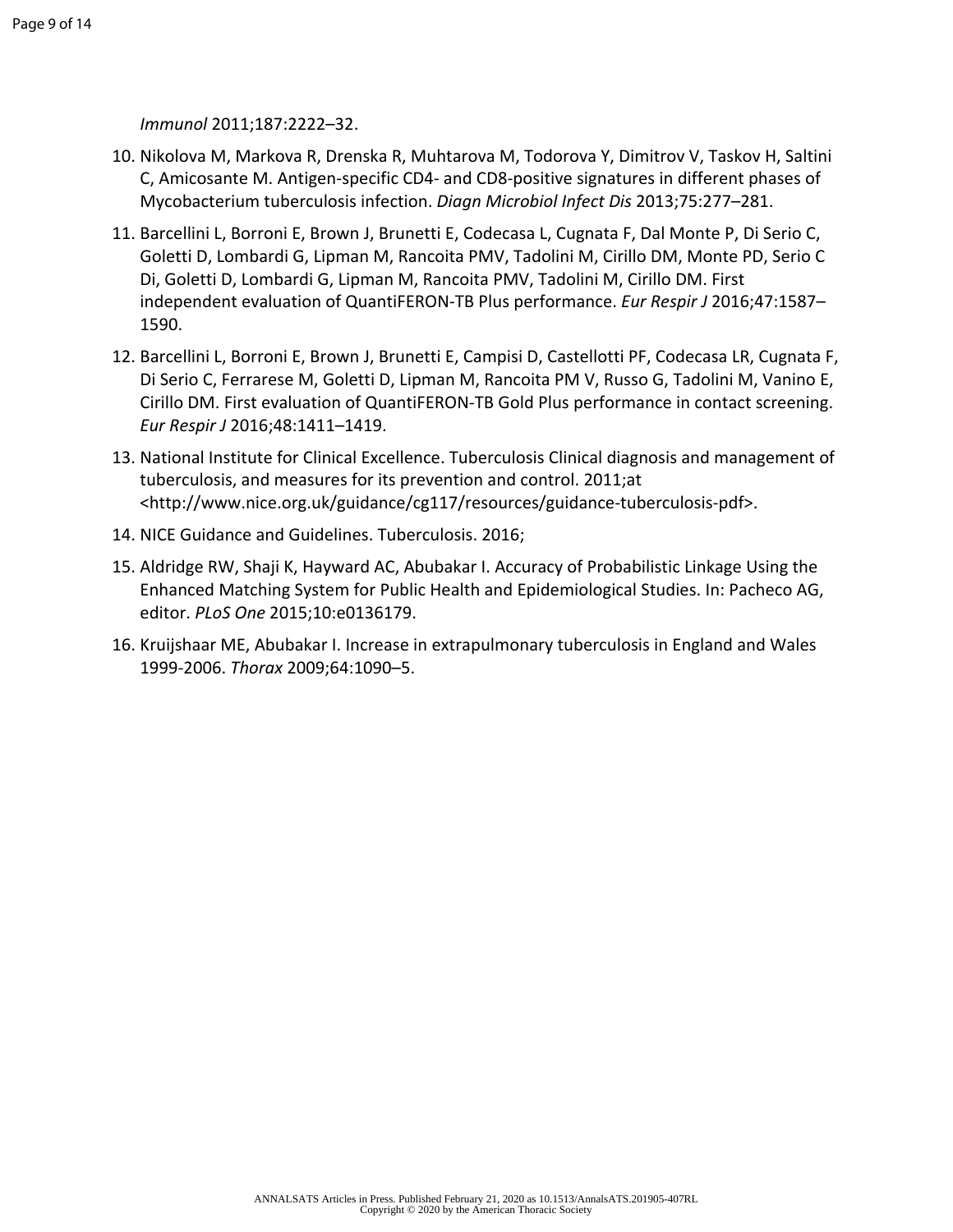**Table 1:** Baseline characteristics of study cohort, stratified by Quantiferon-TB Gold Plus (QFT-Plus) results and provision of preventative therapy (PT). Data presented as n(%), unless stated otherwise. IQR = interquartile range.

|                         | QFT Plus -# | QFT Plus +           |            | <b>QFT Plus</b><br>missing* | All        |
|-------------------------|-------------|----------------------|------------|-----------------------------|------------|
|                         |             | $No PT$ <sup>#</sup> | PT         |                             |            |
| Age                     |             |                      |            |                             |            |
| Median (IQR)            | $31(25-43)$ | 43 (32-54)           | 30 (26-35) | 31.5 (23.7-49)              | 33 (25-46) |
| <b>Missing</b>          | 3(0.9)      | 2(1.4)               | 0(0)       | 1(1.1)                      | 6(1)       |
|                         |             |                      |            |                             |            |
| Gender                  |             |                      |            |                             |            |
| <b>Male</b>             | 165 (46.9)  | 76 (53.9)            | 24 (61.5)  | 37 (40.7)                   | 302 (48.5) |
| <b>Female</b>           | 180 (51.1)  | 62 (44)              | 15 (38.5)  | 51 (56)                     | 308 (49.4) |
| <b>Missing</b>          | 7(2)        | 3(2.1)               | 0(0)       | 3(3.3)                      | 13(2.1)    |
| <b>Ethnicity</b>        |             |                      |            |                             |            |
| White                   | 95 (27)     | 27(19.1)             | 9(23.1)    | 31(34.1)                    | 162 (26)   |
| <b>South Asian</b>      | 117 (33.2)  | 55 (39)              | 13 (33.3)  | 33 (36.3)                   | 218 (35)   |
| <b>Black African or</b> | 67 (19)     | 30(21.3)             | 7(17.9)    | 15(16.5)                    | 119 (19.1) |
| Caribbean               |             |                      |            |                             |            |
| Other                   | 63 (17.9)   | 24(17)               | 10(25.6)   | 9(9.9)                      | 106 (17)   |
| <b>Missing</b>          | 10(2.8)     | 5(3.5)               | 0(0)       | 3(3.3)                      | 18 (2.9)   |
| <b>UK born</b>          |             |                      |            |                             |            |
| <b>No</b>               | 235 (66.8)  | 126 (89.4)           | 33 (84.6)  | 66 (72.5)                   | 460 (73.8) |
| <b>Yes</b>              | 111 (31.5)  | 11(7.8)              | 6(15.4)    | 24 (26.4)                   | 152 (24.4) |
| <b>Missing</b>          | 6(1.7)      | 4(2.8)               | 0(0)       | 1(1.1)                      | 11(1.8)    |
|                         |             |                      |            |                             |            |
| <b>Contact type</b>     |             |                      |            |                             |            |
| Household               | 210 (59.7)  | 96 (68.1)            | 30 (76.9)  | 49 (53.8)                   | 385 (61.8) |
| <b>Family non-</b>      | 19 (5.4)    | 7(5)                 | 2(5.1)     | 3(3.3)                      | 31(5)      |
| household               |             |                      |            |                             |            |
| <b>Work or Social</b>   | 62(17.6)    | 19 (13.5)            | 4(10.3)    | 14 (15.4)                   | 99 (15.9)  |
| Other                   | 13(3.7)     | 3(2.1)               | 2(5.1)     | 2(2.2)                      | 20(3.2)    |
| <b>Missing</b>          | 48 (13.6)   | 16 (11.3)            | 1(2.6)     | 23(25.3)                    | 88 (14.1)  |
| <b>Diabetes</b>         |             |                      |            |                             |            |
| No                      | 318 (90.3)  | 120 (85.1)           | 38 (97.4)  | 83 (91.2)                   | 559 (89.7) |
| <b>Yes</b>              | 20(5.7)     | 18 (12.8)            | 0(0)       | 6(6.6)                      | 44(7.1)    |
| <b>Missing</b>          | 14(4)       | 3(2.1)               | 1(2.6)     | 2(2.2)                      | 20(3.2)    |
|                         |             |                      |            |                             |            |
| <b>HIV</b>              |             |                      |            |                             |            |
| No                      | 331 (94)    | 137 (97.2)           | 37 (94.9)  | 84 (92.3)                   | 589 (94.5) |
| Yes                     | 4(1.1)      | 0(0)                 | 1(2.6)     | 2(2.2)                      | 7(1.1)     |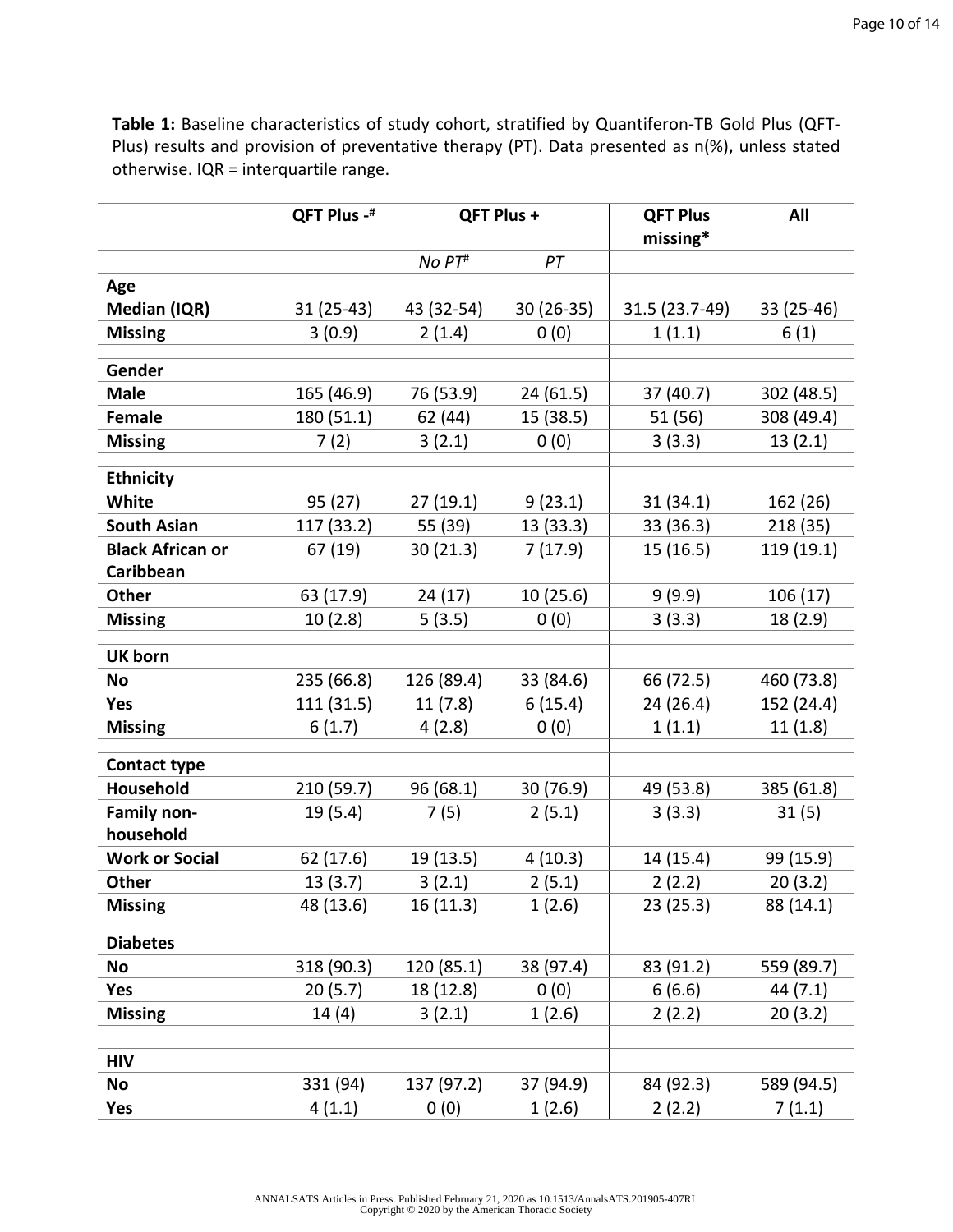| <b>Missing</b>    | 17(4.8)     | 4(2.8)        | 1(2.6)        | 5(5.5)        | 27(4.3)       |
|-------------------|-------------|---------------|---------------|---------------|---------------|
|                   |             |               |               |               |               |
| Follow-up (years) |             |               |               |               |               |
| Median (IQR)      | 1.94 (1.64- | $1.92(1.66 -$ | $1.85(1.67 -$ | $1.56(1.25 -$ | $1.88(1.58 -$ |
|                   | 2.21)       | 2.21)         | 2.25)         | 2.06)         | 2.20)         |
|                   |             |               |               |               |               |
| <b>Total</b>      | 352         | 141           | 39            | 91            | 623           |

\*Includes 2 patients with indeterminate QFT-Plus results. # Included in primary analysis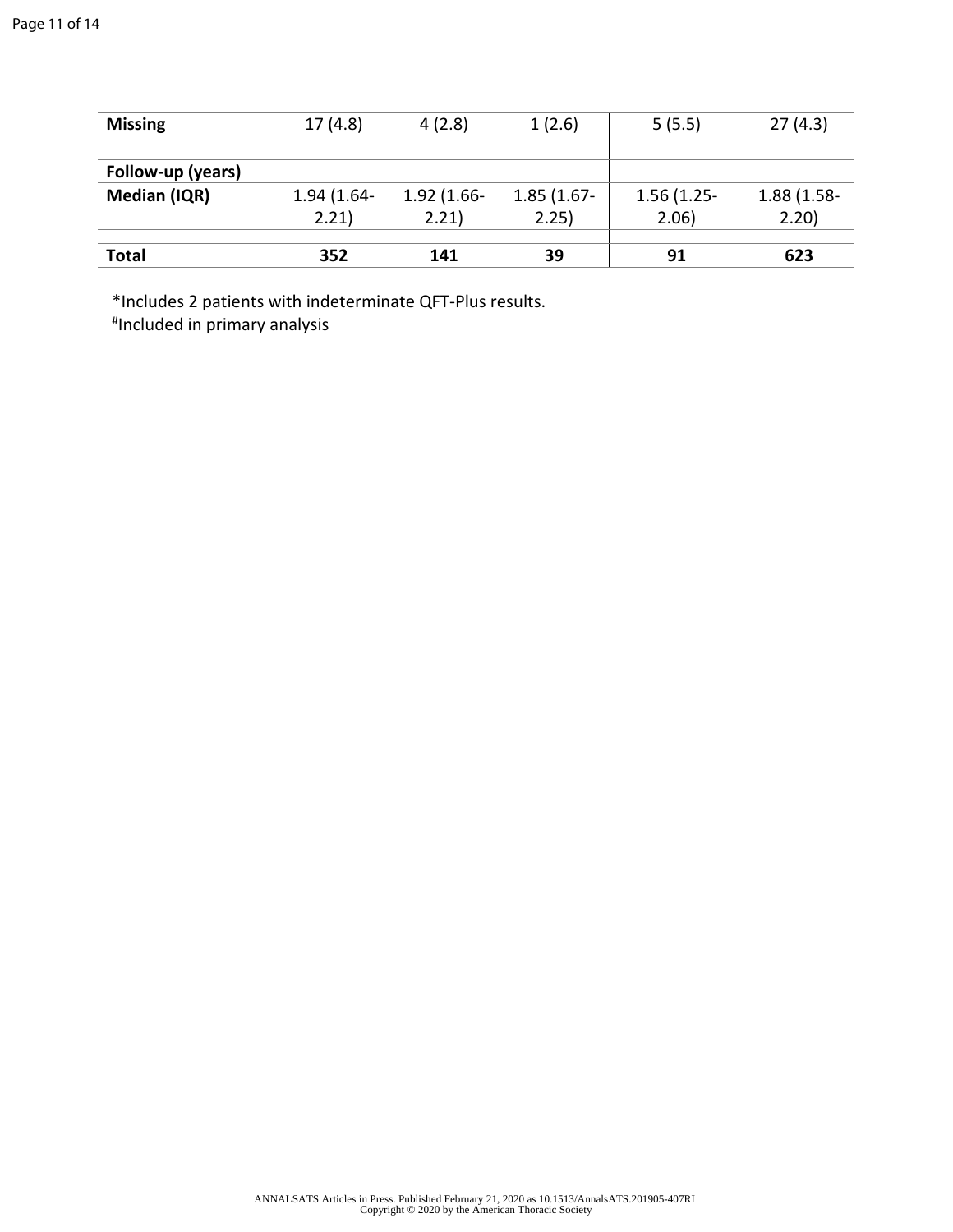**Table 2:** Incidence rates, rate ratios, and predictive values for incident tuberculosis (TB) during follow-up, stratified by Quantiferon-TB Gold Plus (QFT-Plus) result. Data presented as point estimates (95% confidence interval).

|                                    | QFT Plus +       | <b>QFT Plus -</b> |  |
|------------------------------------|------------------|-------------------|--|
| <b>TB cases (microbiologically</b> |                  |                   |  |
| confirmed and/or clinically        | 8                | $\overline{2}$    |  |
| diagnosed)                         |                  |                   |  |
| <b>Participants</b>                | 140              | 352               |  |
| Person-years                       | 261.6            | 663.0             |  |
| Incidence rate per 1,000 person-   | 30.6 (15.3-      |                   |  |
| years                              | 61.1)            | $3.0(0.8-12.1)$   |  |
| Incidence rate ratio               | $10.1(2.2-47.7)$ |                   |  |
| Positive predictive value          | $5.7(2.5-10.9)$  |                   |  |
| <b>Negative predictive value</b>   | 99.4 (98-99.9)   |                   |  |
| <b>Sensitivity</b>                 | 80.0 (44.4-97.5) |                   |  |
| <b>Specificity</b>                 | 72.6 (68.4-76.5) |                   |  |
|                                    |                  |                   |  |
| <b>TB cases (microbiologically</b> | 3                | 1                 |  |
| confirmed only)                    |                  |                   |  |
| Incidence rate per 1,000 person-   | 11.5 (3.7-       | $1.5(0.2 - 10.7)$ |  |
| years                              | 35.6)            |                   |  |
| Incidence rate ratio               | $7.6(0.8-73.1)$  |                   |  |
| Positive predictive value          | $2.1(0.4-6.1)$   |                   |  |
| <b>Negative predictive value</b>   | 99.7 (98.4-100)  |                   |  |
| Sensitivity                        | 75.0 (19.4-99.4) |                   |  |
| <b>Specificity</b>                 | 71.9 (67.7-75.9) |                   |  |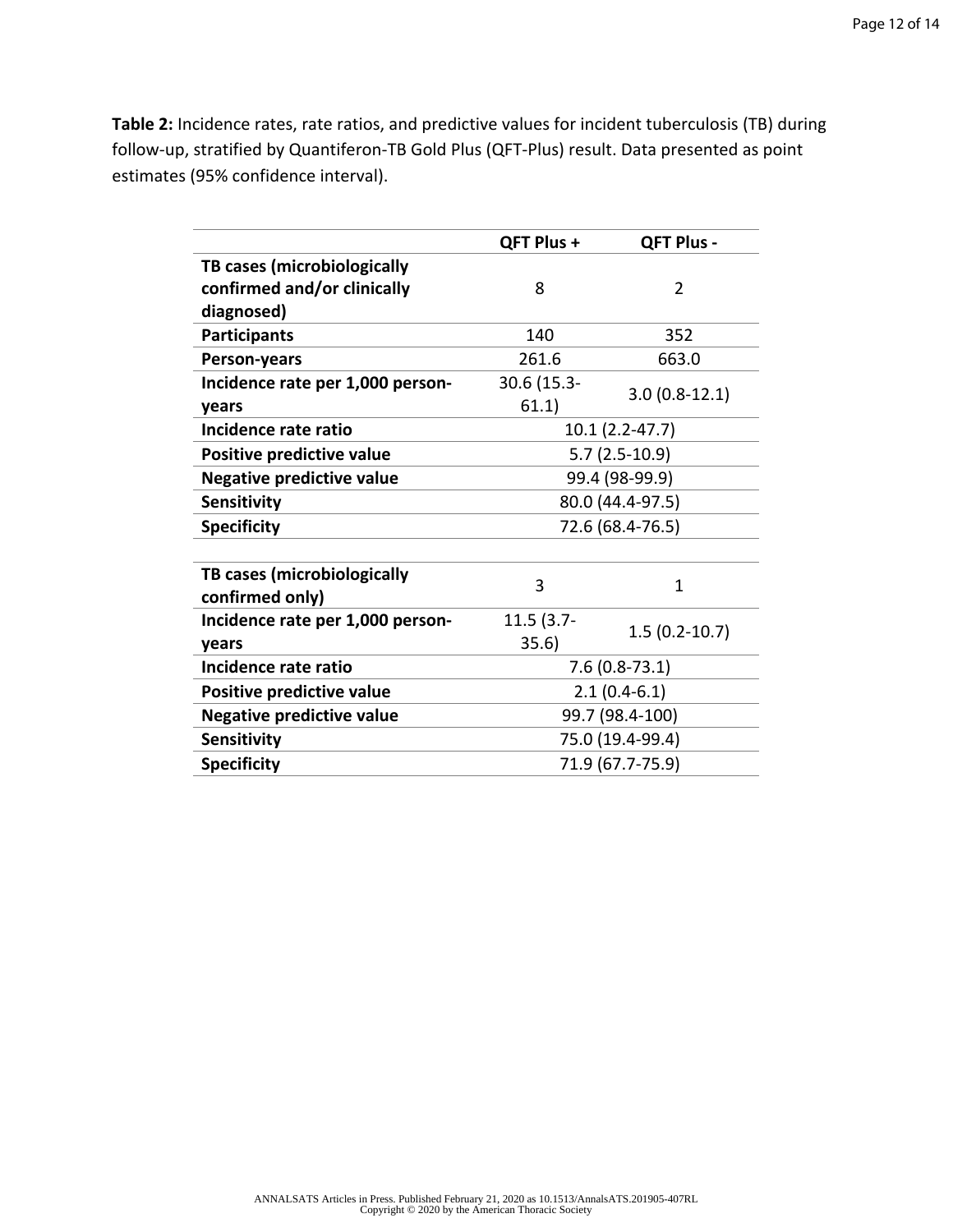# **Figure Legend:**

Figure 1: (a) Receiver operating characteristic curves showing performance of QuantiFERON-TB Gold Plus for predicting incident tuberculosis during the duration of follow-up, stratified by antigen tube interferon-γ responses. TB max = higher of TB1 and TB2; AUC = area under the curve (95% confidence interval). (b) Scatterplot showing association of interferon-γ responses in the TB1 and TB2 tubes.